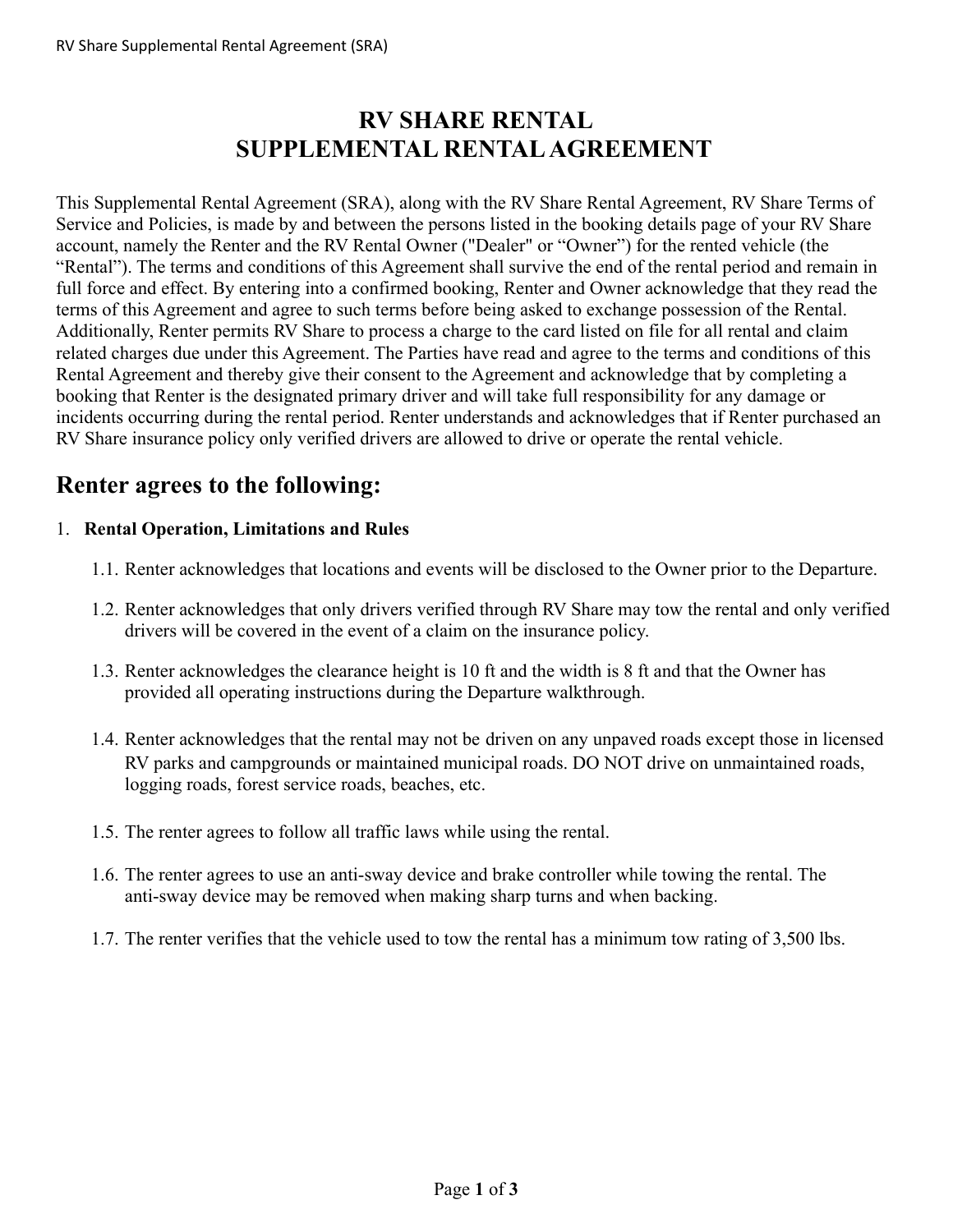- 1.8. Renter acknowledges that only pets disclosed and agreed by the Owners are allowed. Renter acknowledges the damage a pet can cause in a unit like an RV and that interior damage is not covered by insurance and therefore the responsibility of the Renter to cover.
- 1.9. Renter acknowledges that no smoking is allowed in the Rental and that smoke odors in returned Rentals will result in full forfeiture of the security deposit.
- 1.10. Renter acknowledges that all tolls, tickets, or other fees incurred while towing are the responsibility of the renter.
- 1.11. Renter acknowledges that personal property damage during the rental is not the fault of, or covered by, the owner.
- 1.12. Renter acknowledges that the owner may install a device to determine the location of the rental.
- 2. **Breakdown of Fees:** Below is an itemized list of fees that apply for specific damages, incidents, or events. This is not an all-inclusive list. Damage incurred during the rental period not included below will be charged at cost to the renter. "At cost" refers to the price of repair or replacement. The owner will take pictures of the rental within 24 hours before departure. The renter and owner acknowledge that all fees and claims must be assessed within 48 hours of the return of the rental. The renter acknowledges all damage must be reported to the Owner immediately.
	- **2.1.** If black and grey water tanks are not dumped prior to return the renter will be charged **\$100.**
	- **2.2.** The renter may use ½ a tank of propane free of charge. If the tank is not replaced or refilled the renter will be charged **\$40.**
	- 1.1. A **\$50** sanitization and preparation fee automatically applies for all rentals. It is expected the rental will return in the same condition as it left (minus **minor** dust, road grime, etc.). The fee for extra cleaning due to the rental being excessively dirty is **\$50/hr** of cleaning.
	- 2.3. The renter has 1 hour from the agreed upon time to return the rental to the agreed upon location. After 59 minutes a fee of **\$50/hr.** will apply. If the late return interferes with another booking, the late fee is **the full nightly rate** each eight hour period the vehicle is late plus an additional **\$100** administrative fee.
	- 2.4. Lost or broken keys will result in a **\$100** fee.
	- 2.5. Missing or damaged items (dishware, linens, tools, accessories, etc.) included in runtal or provided as a paid add-on are charged **at cost**.
	- 2.6. Smoking in the rental results in **full forfeiture of security deposit.**
	- 2.7. Abandonment of the rental results in **full forfeiture of security deposit.**